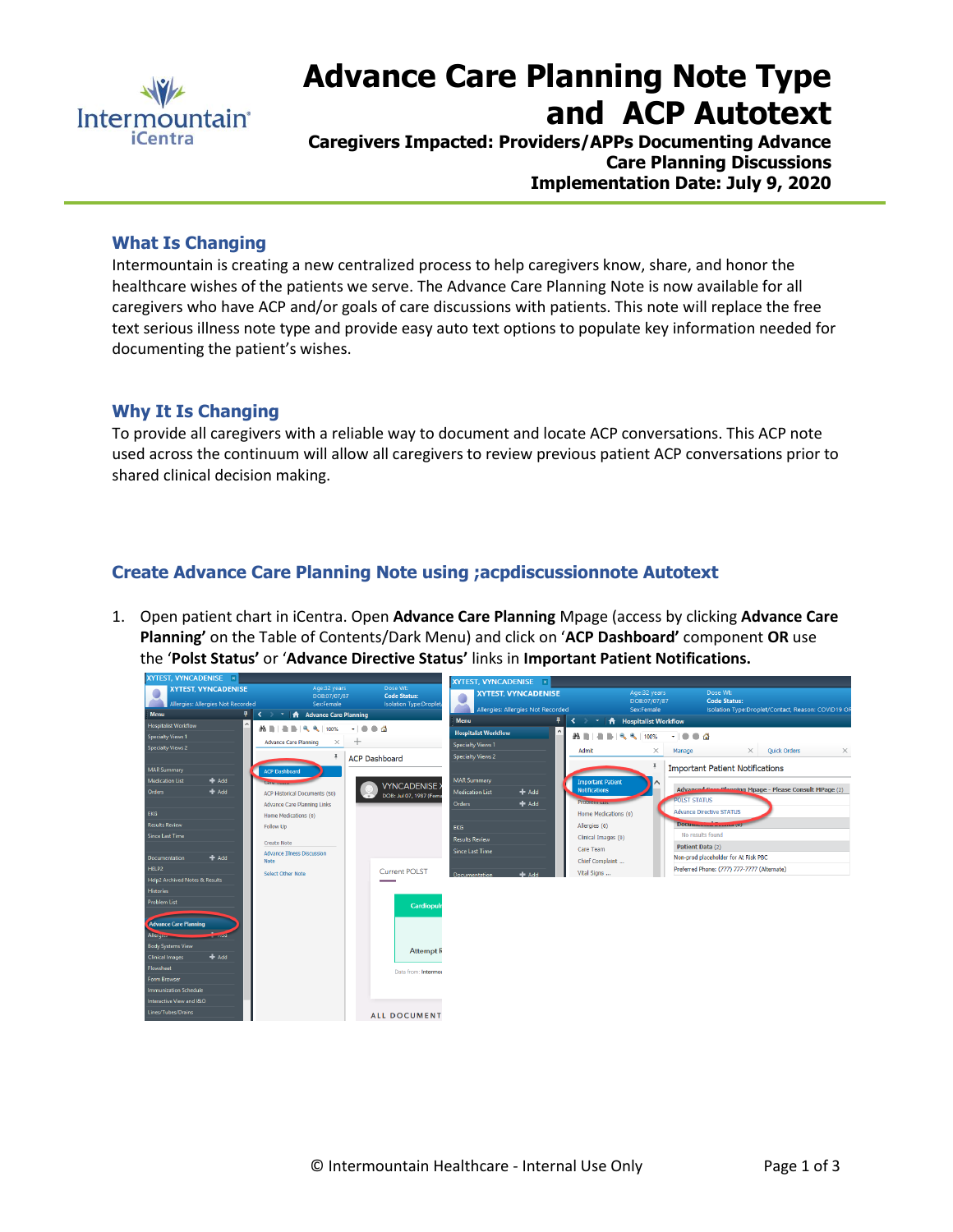2. In Create Note, at the bottom of the Advance Care Planning mpage, choose **Advance Care Planning Note** link.

| <b>ACP Dashboard</b>                                      |
|-----------------------------------------------------------|
|                                                           |
| <b>VYNCADENISE XYTEST</b>                                 |
| <b>Advance Care</b><br>DOB: Jul 07, 1987 (Female, 32 y/o) |
|                                                           |
|                                                           |
|                                                           |
|                                                           |
|                                                           |
|                                                           |
| <b>Current POLST</b>                                      |
|                                                           |

3. The "ACP Discussion Note" autotext has pre-built fields to assist you in billing for and documenting your ACP discussions. Click inside the note field and type ;acpdiscussionnote then **Enter.** Complete your note and click **Sign/Submit**.

| <b>Office Visit Freetext X List</b>                                                                                                                             |                                    |
|-----------------------------------------------------------------------------------------------------------------------------------------------------------------|------------------------------------|
| $X \cap \mathbb{R}$ $\mathbb{R} \mid A \rightarrow  B \mid I \mid U \mid S $<br>唾<br>$A - E = \pm E$<br><b>Size</b><br>Tahoma<br>$\cdot$<br>٠                   |                                    |
| Date of Service: 10/03/2018                                                                                                                                     | Prol                               |
| <b>Vitals and Measurements</b><br>HR: 77(Monitored) RR: 20 SpO2: 98%<br>HT: 165 cm WT: 70 kg BMI: 25.71                                                         | $\overline{O}$                     |
| PHQ2 Little Interest/Pleasure in Doing: Several days (05/13/20)<br>PHQ2 Feeling Down, Depressed or Hopeless: Not at all (05/13/20)<br>PHO-2 Score: 1 (05/13/20) |                                    |
| PHO9 Score<br>PHQ-9 Total Symptom Score: 6 (08/15/19)<br>DHO-0 Total Severity Score: 23 (08/15/10)                                                              | <b>Prod</b><br>Abdo<br><b>ARTI</b> |
| Note $\mathbb{R}$ $\blacksquare$ $\mathbb{R}$                                                                                                                   | <b>Tons</b>                        |
| ;acpdiscussionnote<br>;acpdiscussionnote *<br>1. Candida UTI                                                                                                    | Med<br>all<br>iDI                  |
| 2. Anemia                                                                                                                                                       | $P\epsilon$                        |
| 3. History of abnormal cervical Pap smear                                                                                                                       | S0                                 |
| 4. Dyspnea                                                                                                                                                      | Alle<br>peni<br>Anin               |
| Back pain                                                                                                                                                       | Soci                               |
| Chronic suprapubic catheter                                                                                                                                     | Al                                 |
| Encounter for palliative care                                                                                                                                   | Er                                 |
| Nephrostomy status                                                                                                                                              |                                    |